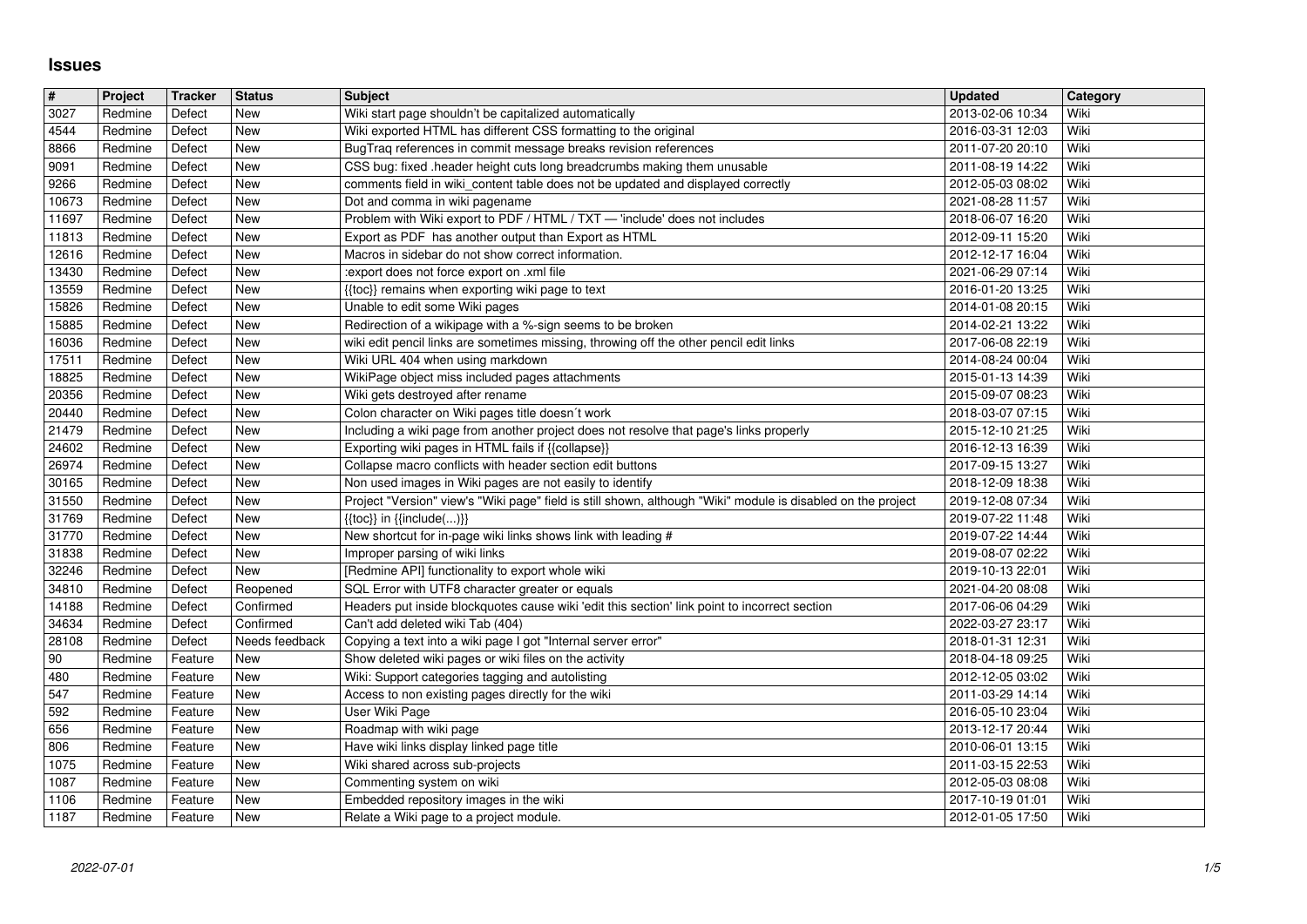| $\sqrt{t}$   | Project            | <b>Tracker</b>     | <b>Status</b>            | <b>Subject</b>                                                                                                       | <b>Updated</b>                       | Category     |
|--------------|--------------------|--------------------|--------------------------|----------------------------------------------------------------------------------------------------------------------|--------------------------------------|--------------|
| 1208         | Redmine            | Feature            | New                      | Restructured text support for the wiki                                                                               | 2013-12-19 04:10                     | Wiki         |
| 1213<br>1219 | Redmine<br>Redmine | Feature<br>Feature | <b>New</b><br><b>New</b> | Allow Slashes in wiki URLs<br>Add an option to make RedCloth not use hard_breaks                                     | 2021-11-24 14:09<br>2008-07-03 11:50 | Wiki<br>Wiki |
| 1226         | Redmine            | Feature            | New                      | query results on wiki pages                                                                                          | 2015-02-12 21:16                     | Wiki         |
| 1325         | Redmine            | Feature            | New                      | Allow cross page links to reference attachments.                                                                     | 2008-11-11 10:36                     | Wiki         |
| 1330         | Redmine            | Feature            | <b>New</b>               | Copy a Wiki Page                                                                                                     | 2021-08-25 16:06                     | Wiki         |
| 1439<br>1440 | Redmine<br>Redmine | Feature<br>Feature | <b>New</b><br>New        | Interlinking between wiki and issues<br>Questions/clarifications                                                     | 2013-03-18 05:46<br>2008-06-13 12:30 | Wiki<br>Wiki |
| 1504         | Redmine            | Feature            | <b>New</b>               | Users should be able to replace a wiki file attachment                                                               | 2008-06-19 20:32                     | Wiki         |
| 1533         | Redmine            | Feature            | New                      | Link to included page in wiki                                                                                        | 2008-06-26 13:51                     | Wiki         |
| 1548<br>1722 | Redmine<br>Redmine | Feature<br>Feature | <b>New</b><br><b>New</b> | bookmarks of wiki pages                                                                                              | 2008-06-30 20:27<br>2008-07-31 14:38 | Wiki<br>Wiki |
| 1856         | Redmine            | Feature            | New                      | Allow linking between release and docs<br>Link syntax is inconsistent                                                | 2008-09-21 14:03                     | Wiki         |
| 1994         | Redmine            | Feature            | <b>New</b>               | LaTEX support in Wiki, Forums and Issues                                                                             | 2018-09-04 20:50                     | Wiki         |
| 2084         | Redmine            | Feature            | <b>New</b>               | Customizable "protocols" to generate external links                                                                  | 2008-10-24 14:48                     | Wiki         |
| 2219<br>2355 | Redmine<br>Redmine | Feature<br>Feature | <b>New</b><br>New        | Export to LaTeX using Redcloth 4<br>add a link to diff page to wiki item in activity page                            | 2010-09-02 05:21<br>2014-10-07 01:53 | Wiki<br>Wiki |
| 2636         | Redmine            | Feature            | New                      | Feature Request: Wiki ACLs (Access control for individual pages)                                                     | 2020-04-01 14:38                     | Wiki         |
| 2674         | Redmine            | Feature            | New                      | wiki templates                                                                                                       | 2021-08-25 16:01                     | Wiki         |
| 2698<br>2782 | Redmine<br>Redmine | Feature<br>Feature | New<br><b>New</b>        | Wiki Auto-Save currently editing page<br>Save + Continue or AJAX save POST                                           | 2015-01-14 09:50<br>2014-06-25 15:03 | Wiki<br>Wiki |
| 2876         | Redmine            | Feature            | New                      | A simple plan for wiki concurrent edition                                                                            | 2009-06-30 22:34                     | Wiki         |
| 2947         | Redmine            | Feature            | <b>New</b>               | Add a wrapping-setting button to edit-windows                                                                        | 2009-03-11 00:42                     | Wiki         |
| 2953         | Redmine            | Feature            | <b>New</b>               | application launch URLs not rendered as link                                                                         | 2009-03-12 19:06                     | Wiki         |
| 3074<br>3205 | Redmine<br>Redmine | Feature<br>Feature | New<br>New               | Indention in Wiki of headings and corresponding content based on heading-depth<br>Wiki "Blocks"                      | 2015-01-27 20:24<br>2009-04-20 12:20 | Wiki<br>Wiki |
| 3228         | Redmine            | Feature            | New                      | Attatched wiki images are not included in export to HTML                                                             | 2010-08-24 00:33                     | Wiki         |
| 3272         | Redmine            | Feature            | New                      | Ability to import wiki image from other wiki page                                                                    | 2021-11-01 01:34                     | Wiki         |
| 3547<br>3684 | Redmine<br>Redmine | Feature<br>Feature | New<br><b>New</b>        | Wiki include macro: add ability to include single section<br>Cucumber features in wiki                               | 2019-02-12 11:06<br>2009-07-31 09:11 | Wiki<br>Wiki |
| 3765         | Redmine            | Feature            | New                      | Creating article in Wiki                                                                                             | 2010-12-11 21:33                     | Wiki         |
| 3879         | Redmine            | Feature            | New                      | "What Links Here" in right hand column                                                                               | 2015-04-07 18:17                     | Wiki         |
| 3933         | Redmine            | Feature            | New                      | Add docbook export to wiki                                                                                           | 2013-10-05 16:02                     | Wiki         |
| 4032<br>4062 | Redmine<br>Redmine | Feature<br>Feature | New<br>New               | Wiki attachment history<br>Wiki: Feature request:Auto-replace text with another user-defined                         | 2009-10-15 09:42<br>2012-07-06 21:02 | Wiki<br>Wiki |
| 4258         | Redmine            | Feature            | New                      | Improve tab order in wikis                                                                                           | 2009-11-20 20:01                     | Wiki         |
| 4301         | Redmine            | Feature            | New                      | position Wiki Toc in sidebar                                                                                         | 2011-08-02 06:59                     | Wiki         |
| 4372<br>4717 | Redmine<br>Redmine | Feature<br>Feature | New<br>New               | Wiki include macro: Include specific revision<br>Make wiki tab link use the actual link that contains the page name. | 2015-10-23 15:20<br>2010-02-02 15:21 | Wiki<br>Wiki |
| 4987         | Redmine            | Feature            | New                      | Convert internal URLs to canonic wiki links                                                                          | 2010-03-04 23:15                     | Wiki         |
| 5029         | Redmine            | Feature            | New                      | Add discussion thread for each wiki page                                                                             | 2010-03-10 09:57                     | Wiki         |
| 5103<br>5402 | Redmine<br>Redmine | Feature<br>Feature | New<br>New               | status "out of date" for wiki pages<br>Wiki diff: line by line instead of word by word                               | 2010-03-17 16:55<br>2011-01-05 23:58 | Wiki<br>Wiki |
|              |                    |                    |                          |                                                                                                                      |                                      |              |
|              |                    |                    |                          |                                                                                                                      |                                      |              |
|              |                    |                    |                          |                                                                                                                      |                                      |              |
|              |                    |                    |                          |                                                                                                                      |                                      |              |
|              |                    |                    |                          |                                                                                                                      |                                      |              |
|              |                    |                    |                          |                                                                                                                      |                                      |              |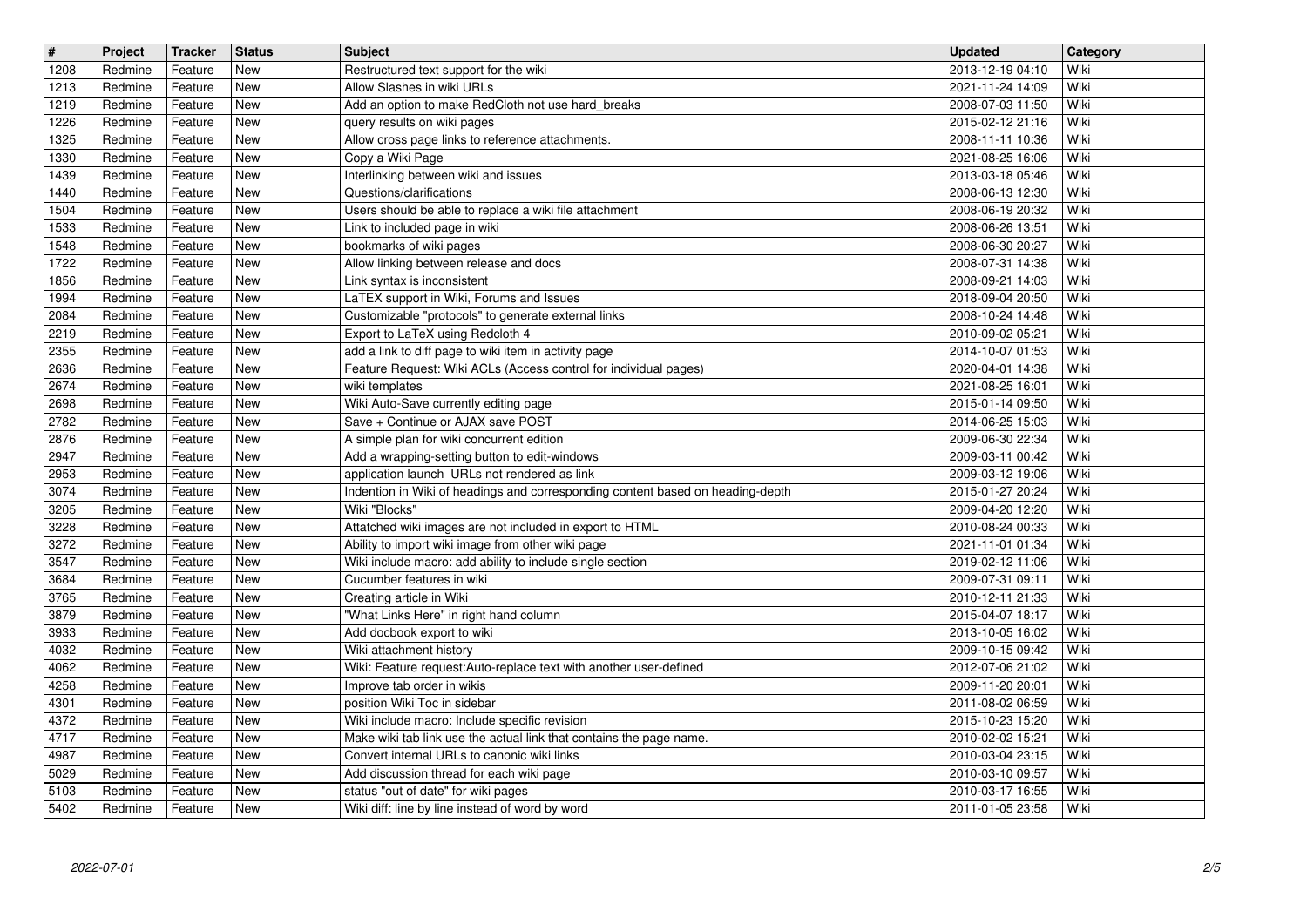| $\overline{\mathbf{H}}$<br>6188 | Project<br>Redmine | Tracker<br>Feature | <b>Status</b><br>New | <b>Subject</b><br>Ability to link Wiki page specific version                                                 | <b>Updated</b><br>2012-06-29 14:51   | Category<br>Wiki |
|---------------------------------|--------------------|--------------------|----------------------|--------------------------------------------------------------------------------------------------------------|--------------------------------------|------------------|
| 6401                            | Redmine            | Feature            | New                  | Make Wiki Redirects editable                                                                                 | 2020-11-09 16:35                     | Wiki             |
| 6845<br>6989                    | Redmine<br>Redmine | Feature<br>Feature | New<br>New           | Add a real title field for wiki pages<br>Wiki template for version wiki pages                                | 2011-12-08 12:08<br>2010-11-26 17:21 | Wiki<br>Wiki     |
| 7066                            | Redmine            | Feature            | New                  | Develop wiki save and continue feature                                                                       | 2011-01-17 20:49                     | Wiki             |
| 7200<br>7536                    | Redmine<br>Redmine | Feature<br>Feature | New<br>New           | Current Page Inheritance in Sidebar<br>Automatic routing to another project's WIKI (Global WIKI)             | 2010-12-29 20:12<br>2011-02-04 00:18 | Wiki<br>Wiki     |
| 7749                            | Redmine            | Feature            | New                  | Set the order of sub wiki pages manully on "index by title"                                                  | 2011-03-01 18:35                     | Wiki             |
| 7971<br>8463                    | Redmine<br>Redmine | Feature<br>Feature | New<br>New           | Syntax to create a link that opens a new windows<br>View Wiki source                                         | 2011-03-23 20:40<br>2011-05-30 10:55 | Wiki<br>Wiki     |
| 8928                            | Redmine            | Feature            | New                  | Use autocomplete in the wiki rename page to change parent page                                               | 2011-07-30 10:51                     | Wiki             |
| 9114<br>9115                    | Redmine<br>Redmine | Feature<br>Feature | New<br>New           | List incoming links in wiki-pages<br>special lists of wiki-pages                                             | 2011-12-07 16:44<br>2011-08-24 11:43 | Wiki<br>Wiki     |
| 9315<br>9482                    | Redmine<br>Redmine | Feature<br>Feature | New<br>New           | Wiki Page as MS OneNote<br>Wiki - minor change without notification                                          | 2011-09-24 16:56<br>2012-03-08 16:48 | Wiki<br>Wiki     |
| 9601                            | Redmine            | Feature            | New                  | Multi language wiki                                                                                          | 2020-06-21 18:21                     | Wiki             |
| 9733<br>10035                   | Redmine<br>Redmine | Feature<br>Feature | New<br>New           | WIKI macro to insert database query result as wiki table<br>Include sub-projects in the breadcrumb           | 2011-12-13 10:47<br>2012-01-20 14:18 | Wiki<br>Wiki     |
| 10406                           | Redmine            | Feature            | New                  | Wiki tree bulk edit                                                                                          | 2012-03-08 17:35                     | Wiki             |
| 10407<br>10568                  | Redmine<br>Redmine | Feature<br>Feature | New<br>New           | Wiki page has a tree weight<br>Real-Time Collaborative Editor Wiki                                           | 2012-03-08 17:11<br>2015-07-14 05:17 | Wiki<br>Wiki     |
| 10729                           | Redmine            | Feature            | New                  | Embedded wiki pages should have their headings editable from the embedding page                              | 2012-05-03 11:37                     | Wiki             |
| 11344<br>11351                  | Redmine<br>Redmine | Feature<br>Feature | New<br>New           | Alternate names for Index by title/date<br>Extract code snippets from a project's VCS directly into the wiki | 2017-01-10 03:42<br>2012-07-09 13:11 | Wiki<br>Wiki     |
| 11519                           | Redmine            | Feature            | New                  | Ability to edit wiki comments after entry saved                                                              | 2019-05-01 01:01                     | Wiki             |
| 11978<br>12051                  | Redmine<br>Redmine | Feature<br>Feature | New<br>New           | Wiki pages for groups or wiki pages section with separate ACL<br>Wiki variables                              | 2012-09-28 03:03<br>2012-10-12 23:13 | Wiki<br>Wiki     |
| 12875                           | Redmine            | Feature            | New                  | Wiki links to Overview/Activity/Roadmap/Issues/Documents/Files/News/Forums/etc of a particular project       | 2013-01-20 21:34                     | Wiki             |
| 13294<br>13369                  | Redmine<br>Redmine | Feature<br>Feature | New<br><b>New</b>    | More powerful includes<br>Hidden wiki text that can be view-ed with adequate rights                          | 2013-02-26 13:37<br>2013-03-10 14:19 | Wiki<br>Wiki     |
| 13615<br>14115                  | Redmine<br>Redmine | Feature<br>Feature | New<br>New           | Back (or HEAD) link in Wiki history page.<br>Wiki enhancements: parent page and ajax                         | 2013-03-27 21:02<br>2014-04-24 14:19 | Wiki<br>Wiki     |
| 15911                           | Redmine            | Feature            | New                  | Back to top in Wiki                                                                                          | 2014-01-20 16:17                     | Wiki             |
| 16252<br>16323                  | Redmine<br>Redmine | Feature<br>Feature | New<br>New           | Private wiki<br>Wiki Page Export as md file.                                                                 | 2018-03-31 08:40<br>2014-03-12 07:53 | Wiki<br>Wiki     |
| 16324                           | Redmine            | Feature            | New                  | Wiki export as docx file.                                                                                    | 2016-05-31 10:53                     | Wiki             |
| 16469<br>16729                  | Redmine<br>Redmine | Feature<br>Feature | New<br>New           | Make Diff possible for all revisions<br>properties of issue dynamically available in wiki                    | 2014-03-31 09:19<br>2014-05-01 10:31 | Wiki<br>Wiki     |
| 16996                           | Redmine            | Feature            | <b>New</b>           | Reciprocal links (or, "Related wiki pages")                                                                  | 2020-07-15 17:03                     | Wiki             |
| 17072<br>17093                  | Redmine<br>Redmine | Feature<br>Feature | New<br>New           | Integration redmine wiki with yUML syntax<br>Roll Based Wiki Permissions                                     | 2014-06-04 18:44<br>2014-07-03 06:23 | Wiki<br>Wiki     |
| 17238                           | Redmine            | Feature            | New                  | Searching parsed wiki content - Cache option for Wiki pages                                                  | 2014-09-26 11:25                     | Wiki             |
| 17776                           | Redmine            | Feature            | New                  | Add an option for the wiki start page to be "index by title"                                                 | 2016-10-27 16:40                     | Wiki             |
|                                 |                    |                    |                      |                                                                                                              |                                      |                  |
|                                 |                    |                    |                      |                                                                                                              |                                      |                  |
|                                 |                    |                    |                      |                                                                                                              |                                      |                  |
|                                 |                    |                    |                      |                                                                                                              |                                      |                  |
|                                 |                    |                    |                      |                                                                                                              |                                      |                  |
|                                 |                    |                    |                      |                                                                                                              |                                      |                  |
|                                 |                    |                    |                      |                                                                                                              |                                      |                  |
|                                 |                    |                    |                      |                                                                                                              |                                      |                  |
|                                 |                    |                    |                      |                                                                                                              |                                      |                  |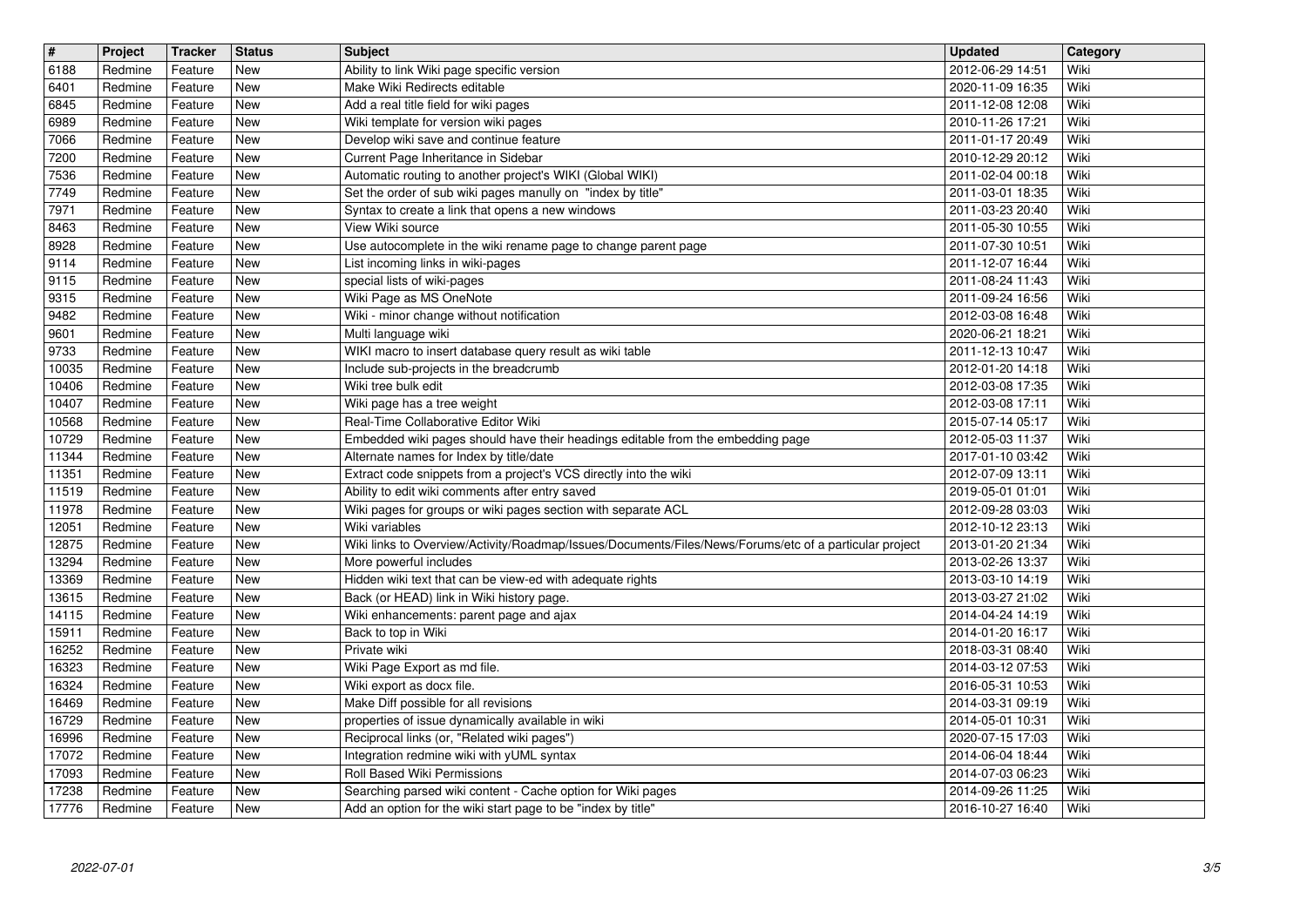| $\overline{\mathbf{H}}$<br>17797 | Project<br>Redmine | Tracker<br>Feature | <b>Status</b><br>New     | <b>Subject</b>                                                                                                                                                                               | <b>Updated</b><br>2014-10-03 14:16   | Category<br>Wiki                               |
|----------------------------------|--------------------|--------------------|--------------------------|----------------------------------------------------------------------------------------------------------------------------------------------------------------------------------------------|--------------------------------------|------------------------------------------------|
| 17894                            | Redmine            | Feature            | New                      | If no wiki pages have been created, wiki tab should return something more informative than 404<br>Collapse macro parameter to uncollapse by default                                          | 2014-09-17 11:03                     | Wiki                                           |
| 18042                            | Redmine            | Feature            | New                      | Link to a specific repository in another project                                                                                                                                             | 2014-10-07 13:17                     | Wiki                                           |
| 18243<br>18257                   | Redmine<br>Redmine | Feature<br>Feature | New<br>New               | Display list of page attachments in edit mode<br>Allow wiki macros to define the markup used for their documentation                                                                         | 2014-10-30 16:12<br>2014-11-14 03:49 | Wiki<br>Wiki                                   |
| 18295                            | Redmine            | Feature            | New                      | Soft delete of wiki pages                                                                                                                                                                    | 2018-11-12 13:41                     | Wiki                                           |
| 18656<br>18669                   | Redmine<br>Redmine | Feature<br>Feature | New<br>New               | Markdown links priority<br>Ability to remove Wiki (page) history                                                                                                                             | 2014-12-16 15:20<br>2020-04-01 06:49 | Wiki<br>Wiki                                   |
| 19826                            | Redmine            | Feature            | <b>New</b>               | Add calendar in wiki pages                                                                                                                                                                   | 2015-05-13 15:04                     | Wiki                                           |
| 20126<br>20426                   | Redmine<br>Redmine | Feature<br>Feature | New<br>New               | Index by date: Show the current a revision number and add a link to show the diff<br>Access to User Account Data from wiki to generate automatic lists in wiki by macro "TaggedUserAccounts' | 2015-06-18 15:22<br>2015-08-27 10:14 | Wiki<br>Wiki                                   |
| 20435                            | Redmine            | Feature            | New                      | Search wiki in specific languages                                                                                                                                                            | 2015-07-30 01:26                     | Wiki                                           |
| 21957<br>21969                   | Redmine<br>Redmine | Feature<br>Feature | New<br>New               | Option ignore whitespace in Wiki diff<br>Add a wiki action to list (lost/hidden) pages which are not referenced in the parent page                                                           | 2016-02-05 05:05<br>2016-09-10 21:11 | Wiki<br>Wiki                                   |
| 22923                            | Redmine            | Feature            | New                      | Export Wiki to ODT                                                                                                                                                                           | 2018-06-05 17:24                     | Wiki                                           |
| 22958<br>26303                   | Redmine<br>Redmine | Feature<br>Feature | New<br>New               | RFE: Create new 'include_once' macro that pulls in contents from included page once<br>Wiki include macro: add icons for editing and viewing an included wiki page                           | 2016-06-24 17:21<br>2017-06-29 13:54 | Wiki<br>Wiki                                   |
| 26400                            | Redmine            | Feature            | New                      | Side by side diff view in wiki                                                                                                                                                               | 2017-07-10 13:36                     | Wiki                                           |
| 26530<br>26593                   | Redmine<br>Redmine | Feature<br>Feature | New<br>New               | Links to Wiki pages of unauthorized projects should be smarter<br>Change language by url parameter                                                                                           | 2018-01-17 00:48<br>2017-07-31 17:59 | Wiki<br>Wiki                                   |
| 27233                            | Redmine            | Feature            | New                      | Improve Drop-Down list on Wiki Pages                                                                                                                                                         | 2017-10-23 18:07                     | Wiki                                           |
| 28947<br>29048                   | Redmine<br>Redmine | Feature<br>Feature | New<br>New               | Show the existing attachments on the wiki editing page<br>Wiki page permission level                                                                                                         | 2018-06-27 07:57<br>2018-06-22 17:19 | Wiki<br>Wiki                                   |
| 29631                            | Redmine            | Feature            | New                      | Add support to include repository file content in Wiki                                                                                                                                       | 2018-09-28 15:00                     | Wiki                                           |
| 31631<br>36840                   | Redmine<br>Redmine | Feature<br>Feature | New<br>New               | Add links to child pages to wiki page<br>Migrate Wiki needs an update.                                                                                                                       | 2019-06-27 08:51<br>2022-03-25 21:01 | Wiki<br>Wiki                                   |
| 550                              | Redmine            | Feature            | Reopened                 | Function to export whole wiki                                                                                                                                                                | 2015-06-03 01:18                     | Wiki                                           |
| 1700<br>1857                     | Redmine<br>Redmine | Patch<br>Patch     | New<br><b>New</b>        | Support for extra macros to help in move from trac<br>Make {{toc}} render as properly nested list + skip support                                                                             | 2011-12-05 10:20<br>2010-11-06 19:46 | Wiki<br>Wiki                                   |
| 3274                             | Redmine            | Patch              | <b>New</b>               | Wiki Page Categories                                                                                                                                                                         | 2010-10-25 17:02                     | Wiki                                           |
| 3749                             | Redmine            | Patch              | <b>New</b><br>New        | Wiki. TOC. The standardised anchors and admissible "fragment" part of URI.                                                                                                                   | 2009-08-18 01:10                     | Wiki<br>Wiki                                   |
| 3806<br>6330                     | Redmine<br>Redmine | Patch<br>Patch     | <b>New</b>               | Template engine<br>Hyperlinks with "%" or "!" at the end                                                                                                                                     | 2018-01-16 17:13<br>2010-10-05 15:04 | Wiki                                           |
| 9096                             | Redmine            | Patch              | New                      | Fix redirection to non-latin wiki pages after logon                                                                                                                                          | 2011-08-24 18:25                     | Wiki                                           |
| 13665<br>15982                   | Redmine<br>Redmine | Patch<br>Patch     | <b>New</b><br><b>New</b> | atom available on wiki page footer<br>Inconsitent wiki history functionaility                                                                                                                | 2018-08-27 14:39<br>2014-02-07 10:31 | Wiki<br>Wiki                                   |
| 29649                            | Redmine            | Patch              | New                      | Rake task to export wiki to HTML/PDF                                                                                                                                                         | 2022-06-02 15:25                     | Wiki                                           |
| 32381<br>7095                    | Redmine<br>Redmine | Patch<br>Defect    | New<br>New               | Wiki preview : manage dynamic content<br>Spam filter false trigger                                                                                                                           | 2019-10-31 18:04<br>2010-12-10 23:08 | Wiki<br>Website (redmine.org)                  |
| 9172                             | Redmine            | Defect             | <b>New</b>               | New issue page should frown upon test issue submissions                                                                                                                                      | 2011-09-02 09:11                     | Website (redmine.org)                          |
| 9272<br>9633                     | Redmine<br>Redmine | Defect<br>Defect   | New<br>New               | Edit some wiki pages possible.<br>Some typos on the front page.                                                                                                                              | 2011-10-07 02:46<br>2011-12-23 13:17 | Website (redmine.org)<br>Website (redmine.org) |
| 10292                            | Redmine            | Defect             | New                      | replying to messages in forum is always considered spam                                                                                                                                      | 2012-02-22 20:41                     | Website (redmine.org)                          |
|                                  |                    |                    |                          |                                                                                                                                                                                              |                                      |                                                |
|                                  |                    |                    |                          |                                                                                                                                                                                              |                                      |                                                |
|                                  |                    |                    |                          |                                                                                                                                                                                              |                                      |                                                |
|                                  |                    |                    |                          |                                                                                                                                                                                              |                                      |                                                |
|                                  |                    |                    |                          |                                                                                                                                                                                              |                                      |                                                |
|                                  |                    |                    |                          |                                                                                                                                                                                              |                                      |                                                |
|                                  |                    |                    |                          |                                                                                                                                                                                              |                                      |                                                |
|                                  |                    |                    |                          |                                                                                                                                                                                              |                                      |                                                |